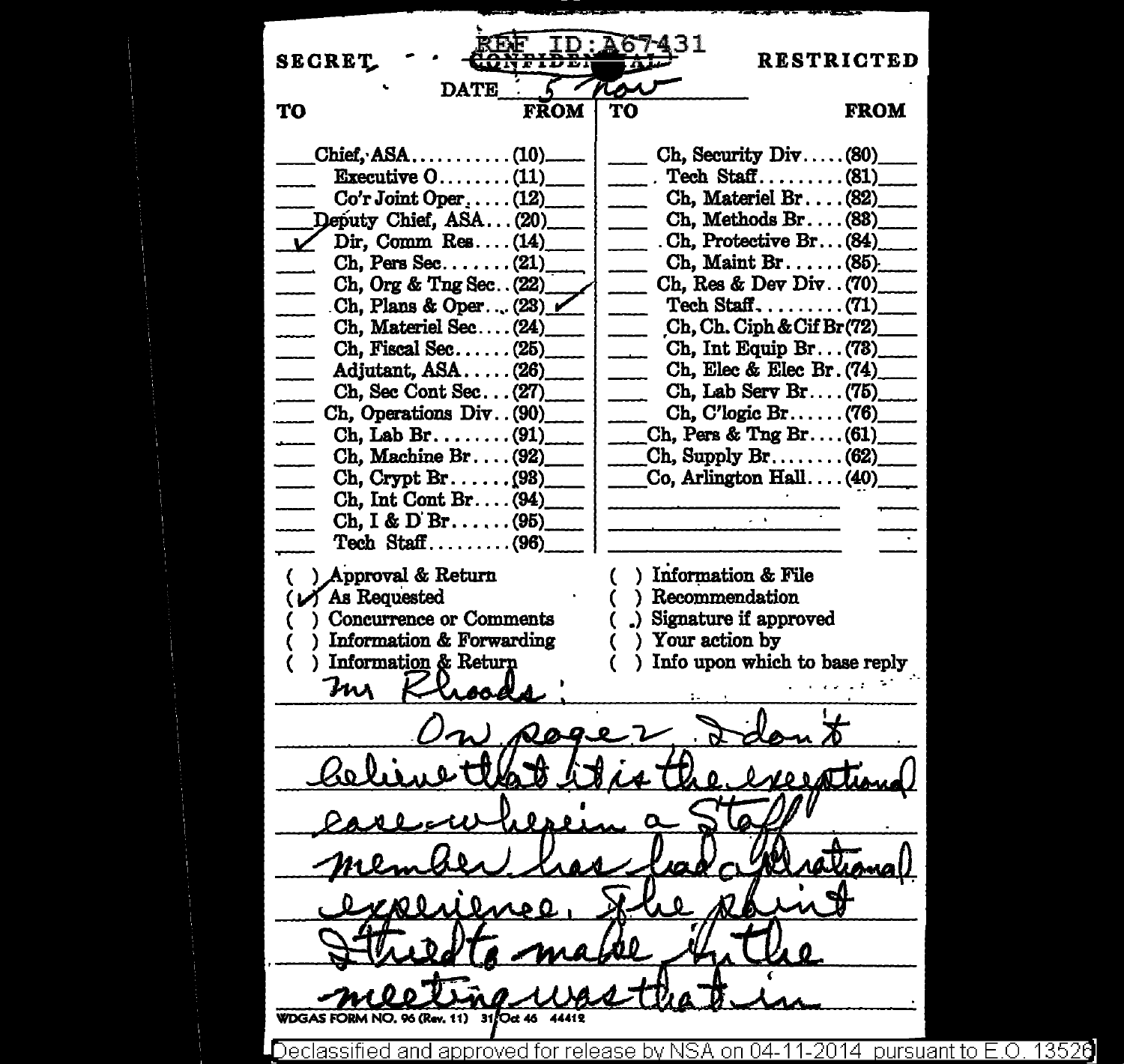mayBEE crisos 55toff members had kad no recent option Ispersence (within parties years) and would littime incuton, be at a perious dissolventage in making raund recountendations ar in cholding down an oulvers job with the agency, I don't believe the comment re air faree offreers (" - andfare fletive lears minith At 5A Makes sense. AFAoffrerie wayled not could our leaves with ASA, hence the comparison is not undhistood Stawdudge.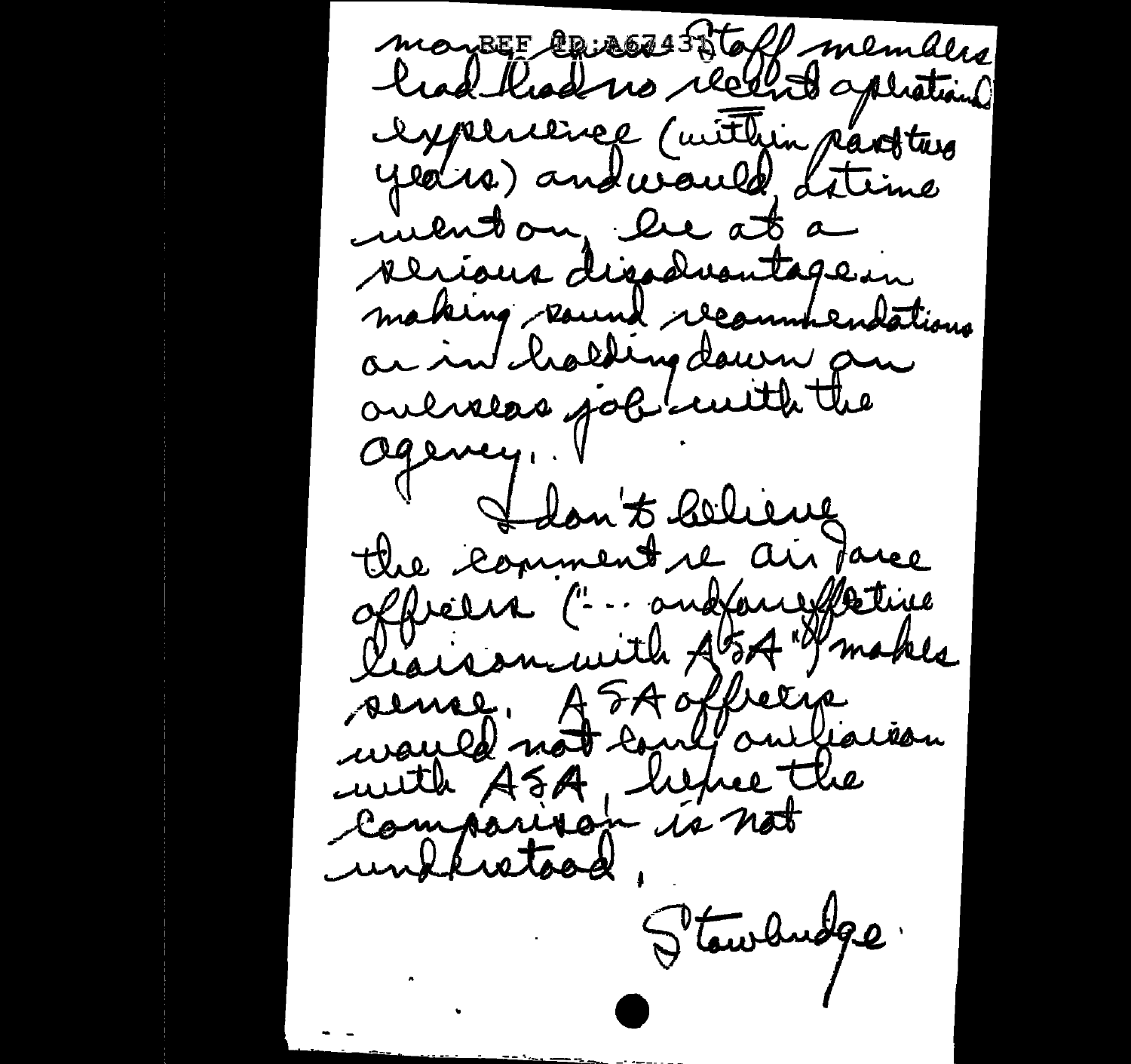REF-ID:A67431

 $D$  RAFT  $D$  R -- e e NP I BE J *9!* It.. l.

## ROTATION PLAN COMMITTEE

4 November 1947 <sup>~</sup>.

..

痉

. ........

·'

...

A meeting of the Rotation Plan Committee was held in Room 117 Headquarters at 1000 hours on 30 October 1947. The following were present:

> Mr. William F. Friedman, AS-14, Chairman Dr. S. Kullback, AS-70<br>Dr. A. Sinkov, AS-80 Mr. F. B. Rowlett, AS-90 Mr. J. L. Bull1van, AS·61 Capt. R. W. Stowbridge, AS-23 1st Lt. H. S. Buchanan, AS-21

Also present:

DRAF

Mr. Leo Rosen, AS-70 Mr. Mark Rhoads, AS-14

.,

The Chairman briefly reviewed the order setting up the Committee and the results of its two previous meetings. He recalled to the members that after the second meeting no further action was taken because uncertainties incident to budgetary problems and their effects upon our personnel levels and so on made it advisable to postpone action in regard to rotation of personnel. Recently Colonel Hayes inquired regarding the status of the Plan and indicated that he vanted the Committee to resume its deliberations.<br>He desired that the Committee should make additional specific recommendations regarding rotation of personnel and indicated that the matter of rotating division chiefs should be explored.

In regard to the persons already rotated (Small, Douglas, and Ferner), Dr. Sinkov stated that he would like to keep-Mr. Small for another six months. It was agreed that no further rotation of these personnel for at least six months would take place.

In answer to the question: should rotation be made for definite periods' Mr. Rowlett stated'tbat he believed that 1t should depend on operational needs.

A review of the lists of rotatable personnel previously pre- pared by the division chiefs was made. After considerable discussion the names of the following were suggested for possible rotation:

> Mr. Dumey, P-6, Chief of AS-76 to be interchanged with Mr. Clark, P-6, Assistant Chief of Security Division.

> > <del>a a i n i n a i n a i a</del>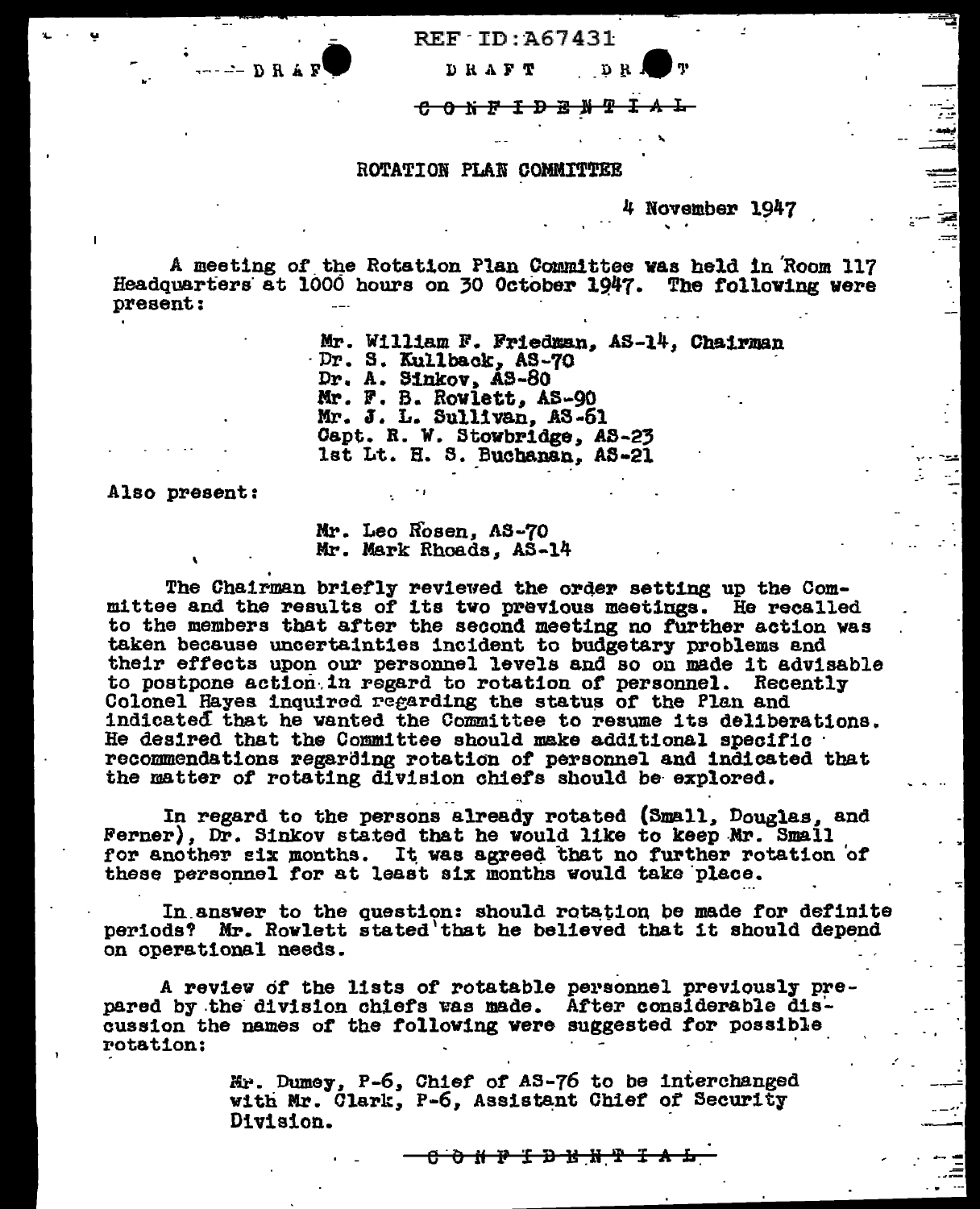REF<del>D ION AGI/431</del>-

Mr. Gordon, P-5. Chief of Project Section, AS-76, to be interchanged with Mr. Austin,  $P-5$ , Chief of AS-63.

It was agreed that the wishes of the individual in each case should be consulted prior to any transfer.

Due to the difficulty in selection of personnel for rotation when selection is based on individuals rather than on the jobs held by them, it was agreed that a broader program based on a study of comparable job descriptions rather than on individuals be studied. Mr. Rhoads was designated to make this study.

The rotation of Staff members with operating personnel was discussed. It was agreed that this was important because business relations between these two categories of personnel would be aided by a knowledge of each other's problems. At present, if there are conflicts in views these are due mainly to the lack of appreciation of the other fellow's problems for it is the exceptional case where a Staff member has had any operating experience and pice versa. Because of the limitation on assignment of grades higher than P-4 to Staff, in accordance with a decision made by the Chief or Deputy Chief, ASA, it was felt that no good purpose would be served in rotating civilians from the operating divisions to the Staff, because it is personnel of grades higher than P-4 ordinarily who would accomplish the most good in this regard. It was deemed most important, however, that Staff members be rotated to operating divisions, in case they had no operating experience. Alec In the future, it would be advisable to assign those who are to occupy Staff positions for a minimum of a year in the operating divisions. The present short tour is totally inadequate to give a proper appreciation of the problems to be encountered. The case of the 32 AAF officers to be assigned to ASA was cited. These officers are to be assigned to the operating divisions and not to Staff. Thence they will probably be better experienced than equivalent ASA officers in their detailed knowledge of operations and will be better equipped for their own operations in the Air

Rotation of Division Chiefs. Mr. Friedman reviewed the advantages to be gained from such rotation. In addition to the points cited in the minutes of the previous meeting, he felt that rotation of division chiefs would provide a freshness in point of view and prevent the solidification of people in jobs for long periods of time. An organization should not be dependent on one man or a very limited number of men, and although it would be a hardship on the individual to switch, the Agency as a whole would benefit. Cases were cited of such rotation in high administrative positions in the Bell Telephone System and in other companies. Mr. Sullivan was requested to ascertain from the Personnel Division of the Department of the Army or elsewhere pertinent data in regard to any studies made along this line in the commercial field.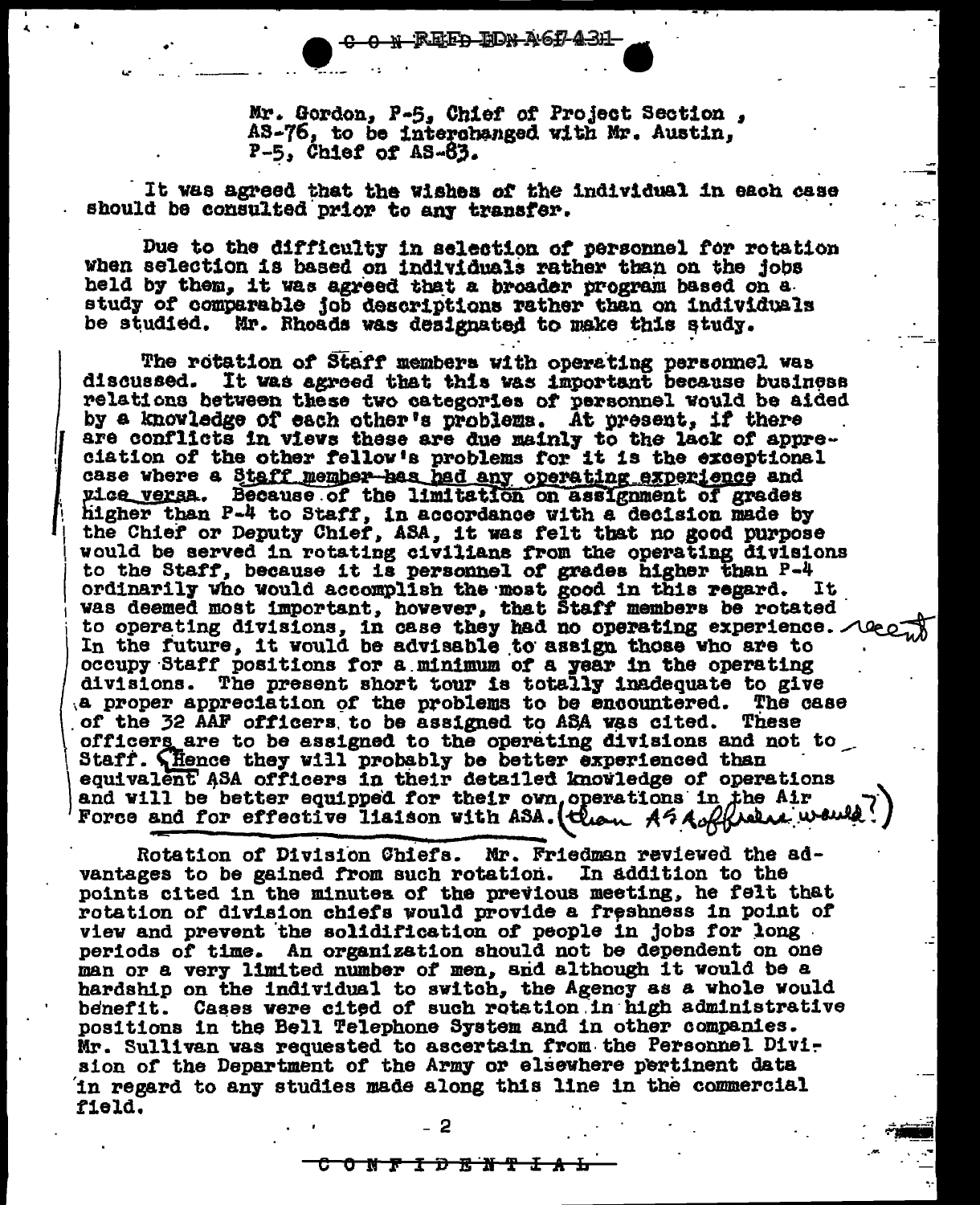**REF ID: A67431** 

## <u>ONFIDENTAL</u>

Mr. Rowlett objected to accepting as a valid generalization that the "new-point-of-view" idea is a good reason for rotating division chiefs. It does not always work out, and he does not believe in shifting for the sake of shifting. If vacancies occur. however, that is another matter. The application of "new broom" in practice often has repercussions and temporarily, at least, there is a possibility of creating insfficiencies.

Dr. Sinkov stated that he has been in his present position for a year and a half. It has been good experience because it has been new to him. He feels, however, that he is totally out of the picture in regard to cryptanalysis and the research laboratory fields. He would welcome the obange for the stimulation that it would bring to him. His present position has become largely routinized.

Dr. Kullback had a neutral feeling in the matter. In his position as Chief of AS-70 he has dealings with both AS-80 and AS-90 and is between the two. However, he would not object to rotation.

Asked for his opinion, Captain Stowbridge indicated his view that rotation of high-echelon personnel, including division chiefs, would be good for the Agency.

Lt. Buchanan, representing Lt. Colonel Libby stated that he was too new in his present assignment to venture any views on the matter.

Mr. Sullivan stated that he had no views on the matter except to see that anything done was in harmony with Civil Service regulations.

Mr. Rosen indicated that while he knew that rotation of highechelon personnel was a policy followed in the Bell Laboratories and elsewhere, he was opposed to the idea of shifting people around just for the sake of a change to see what might happen.

Mr. Rhoads was of the opinion that rotation of higher-echelon personnel, including Staff members and division chiefs, should be adopted as a general policy wherever or whenever practicable. He reiterated the fallacy of basing an organization on individuals rather than on sound organizational principles.

The meeting was then adjourned to await reports from Messrs. Rhoads and Sullivan.

——3

**WILLIAM F. FRIEDMAN** Chairman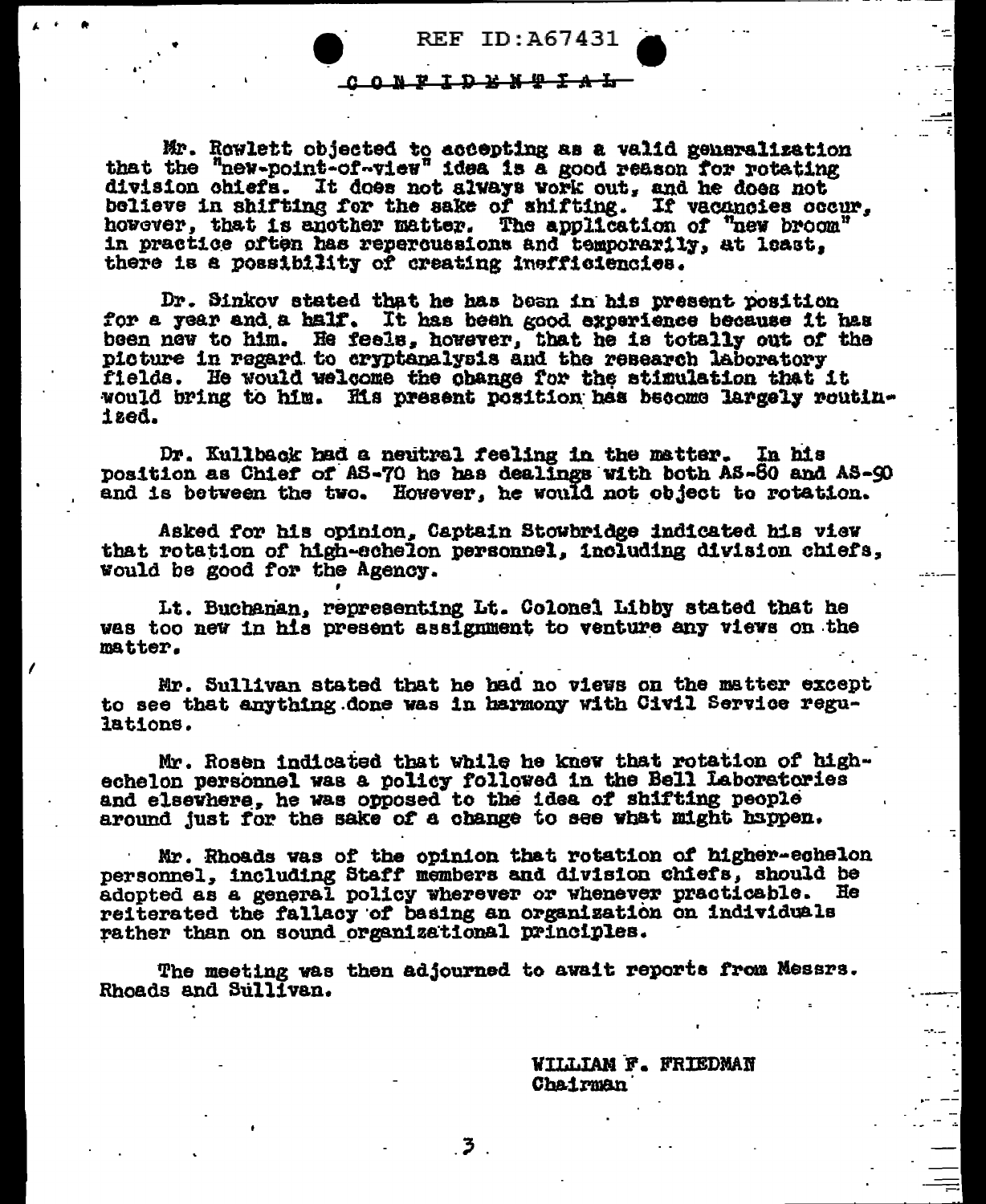REF ID:A6743

D R A F T

3 November 1947

 $AF-F0$ 

A meeting of the Rotation Plan Committee was held in Room 117 Hq. at 1000 hours on 30 October 1947. The following were present:

> Mr. William F. Friedman, AS-14, Chairman Dr. S. Kullback, AS-70 Dr. A. Sinkov, AS-80 Mr. F. B. Rowlett, AS-90 Mr. J. L. Sullivan, AS-61 Capt. R. W. Stowbridge, AS-23 1st Lt. H. S. Buchanan, AS-21

Also present:

Mr. Leo Rosen, AS-70 Mr. Mark Rhoads,  $AS-14$ 

The Chairman reviewed briefly the order setting up the He recalled to the Committee and the results of two previous meetings, held-bymembers that the Committee. After the second meeting no further action was and their et becauste uncertautrès taken <del>due to uncertainty</del> incident to budgetary problems conrected with personnel. Recently Colonel Hayes inquired regarding the status of the Plan, He stipulated that the toos of osciento votares en revelle rotation of division chiefs should be explored, and that the<br>additional observed additional offering in Motation ?"<br>Committee should make recommendations regarding other personnel and more to yer an you matter of rotation ig dursion chiefs to-be-retated served be explored. In regard to the persons already rotated (Small, Douglas

and Ferner), Dr. Sinkov stated that he would like to keep Mr. Small for another six months. It was agreed that no further rotation of these personnel for at least six months would take place.

Declassified by NSA/CSS

Deputy Associate Director for Policy and Records

On 20130905 by REPY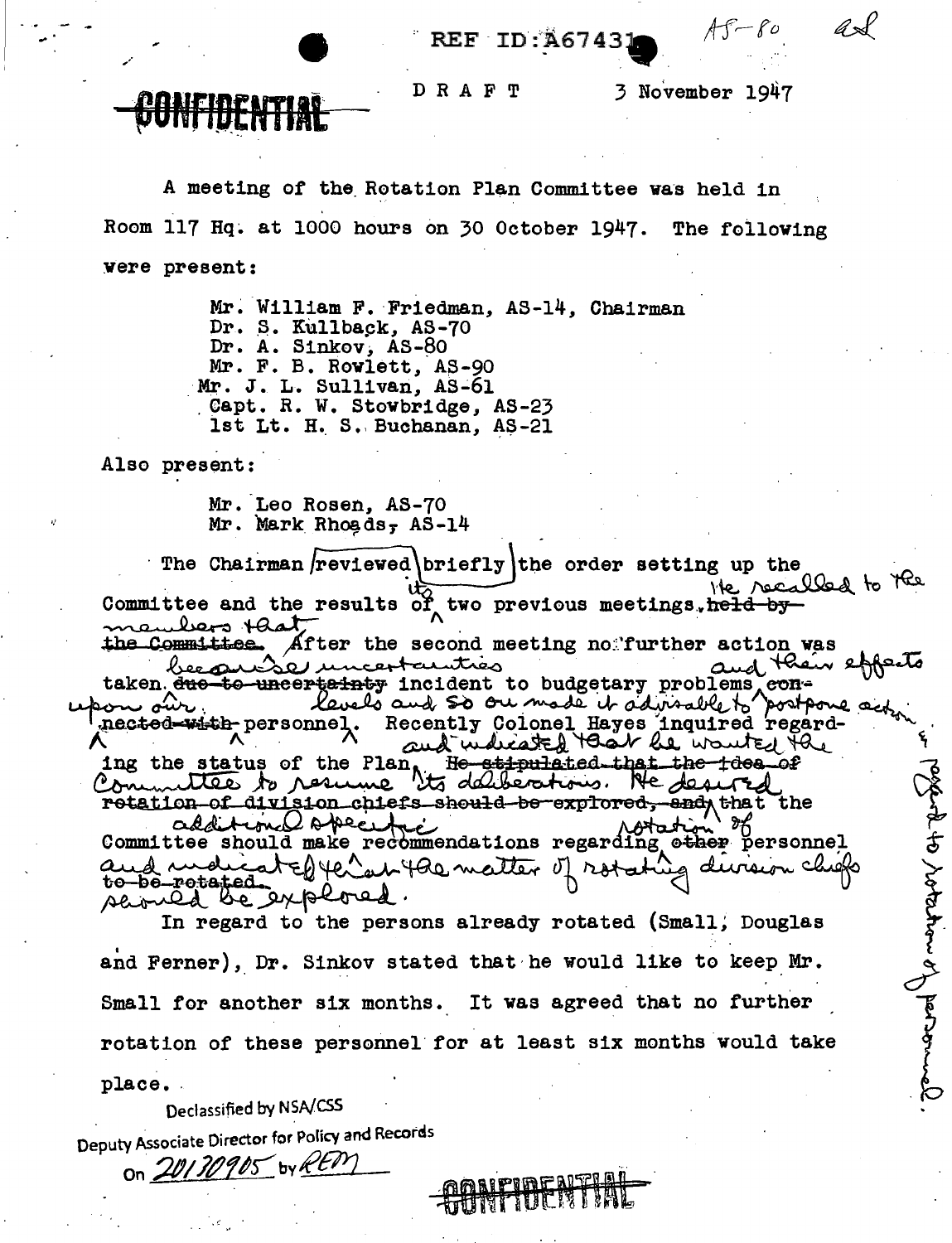In answer to the question: should rotation be made for definite periods? Mr. Rowlett stated that he believed that it should depend on operational needs.

REF ID: A67431

A review of the lists of rotatable personnel previously After prepared by the Division Chiefs was made. <del>With</del> considerable riscussion difficulty the names of the following were suggested for possible rotation:

Mr. Dumey, P-6, Chief of AS-76 to be interchanged with Mr. Clark, P-6, Assistant Chief of Security Division.

Mr. Gordon, P-5, Chief of Project Section, AS-76, to be interchanged with Mr. Austin, P-5, Chief of AS-83.

It was agreed that the wishes of the individual in each case should be consulted prior to any transfer.

When asked to the difficulty in selection of personnel for rotstion based on individuals, it was agreed that a broader program based on a study of comparable job descriptions rather than on individuals be studied. Mr. Rhoads was designated to make this study.

The rotation of Staff members with operating personnel was discussed. It was agreed that this was extremely important because under the present conditions the relations between these two categories of personnel are by no means harmonious.<br>A present in these two categories of personnel are by no means harmonious.<br>A present in these ene complets in views these are problems ofor it. fellow's permission with It is the exceptional case where a and vice versa Because of the Staff member has had any operating experience. limitation on assignment of grades higher than P-4 to Staff

2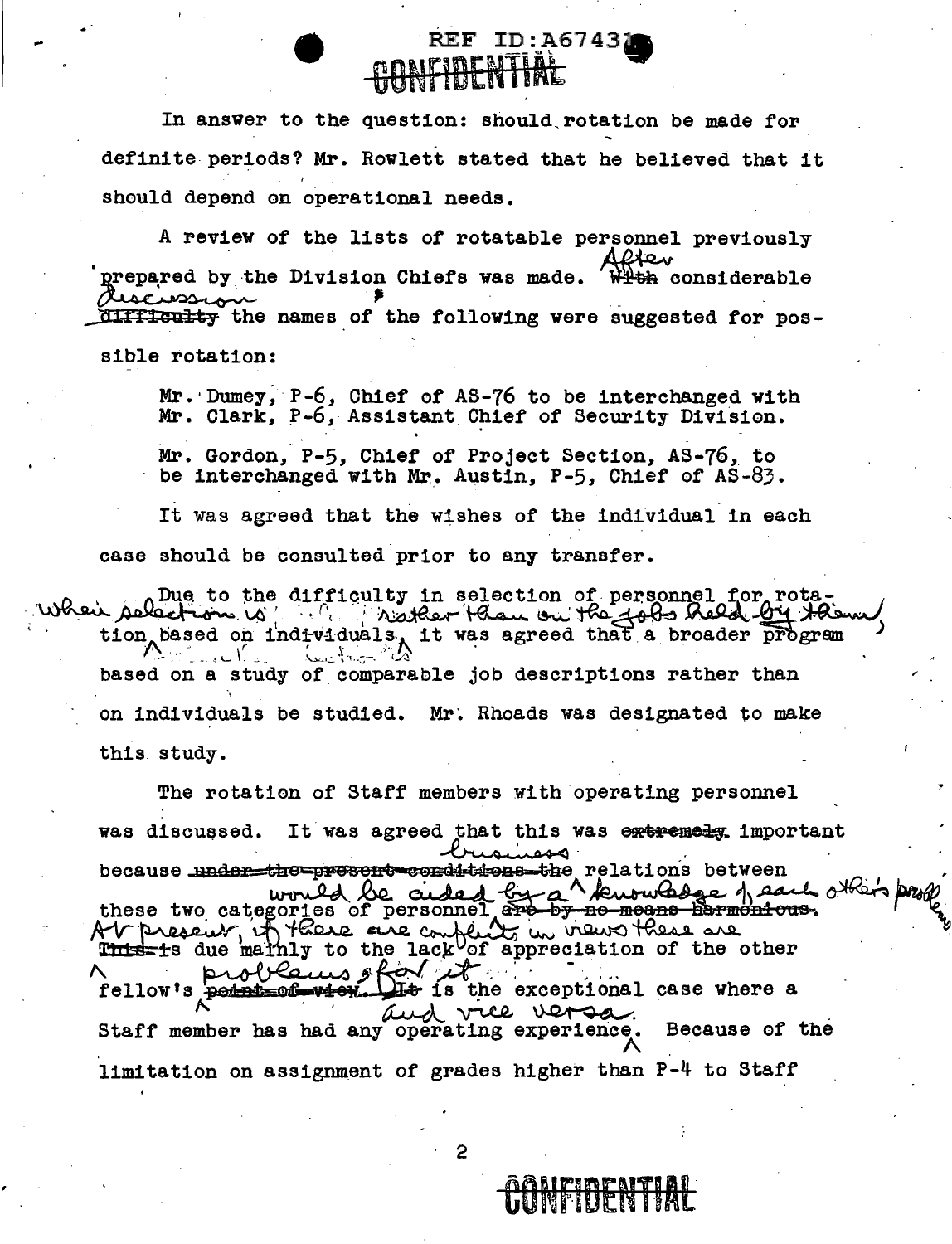## REF ID:A6743 CONFIDENTIAL<br>Ke Chief or Deputs Chief , ASA.

in accordance with a decision made by Colonel Neff, it was felt that no good purpose would be served in rotating civilians from the operating divisions to the Staff, because it is personnel of grades higher than P-4 ordinarily who would accomplish the most good in this regard. It was deemed most important, however, that Staff members be rotated to operating divisions, in case they had no operating experience. In the future it would be advisable to assign those who are to occupy Staff positions for a minimum of a year in the operating divisions. The present short tour is totally inadequate to give a proper appreciation of the problems to be encountered. The case of the 32 AAF officers to be assigned to ASA was cited. These officers are to be assigned to the operating<br>probably be beller experience equivalent ASA officers in their knowledge of operations and divisions and not to Staff. Hence the Hence they will, be far-ahead-ofexperiences  $"$  . I' will be better equipped for their own operations, and for effective liaison with ASA.

Rotation of Division Chiefs. Mr. Friedman reviewed the Rotation of Division Chiefs. Mr. Friedman reviewed the<br>2 addition to the point chad in the minutes of the previous meeting<br>advantages to be gained from such rotation, <del>in that it</del> would he felt that In addeling to the point cited in the minutes of the previous miching advantages to be gained from such rotation the that it would be felt that<br>provide a freshness in point of view and prevent the solidi- of during provide a freshness in point of view and prevent the solidi-<br>fication of people in jobs for long periods of time. An<br> $\sigma r \propto \nu \omega_1$  *Cinited number* of mean, organization should not be dependent on one man, and although it would be a hardship on the individual to switch, the Agency as a whole would benefit. Cases were cited of such rotation in high

**CONFIDENTIAL** 

3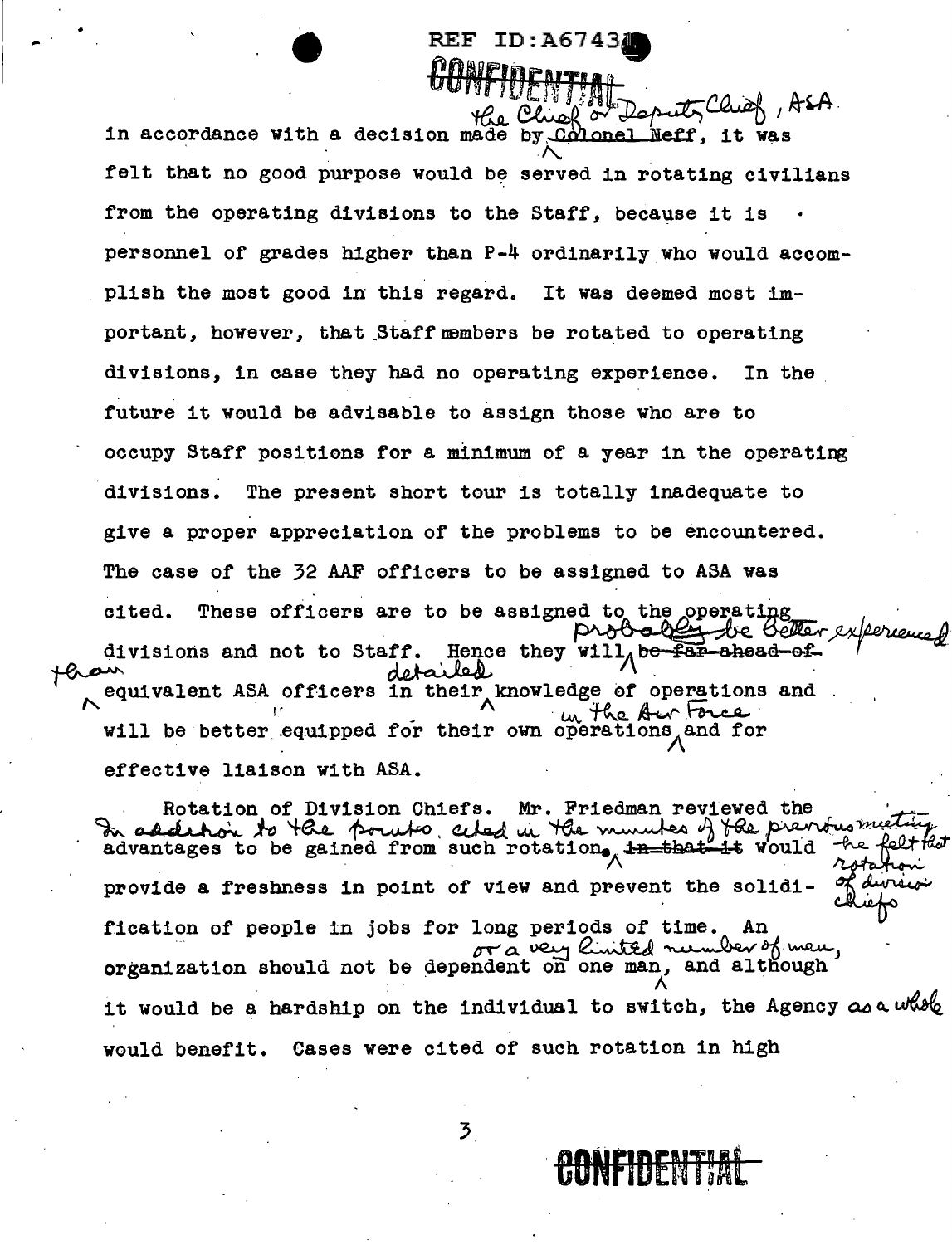## r- .. administrative positions in the Bell Telephone System and in other companies. Mr. Sullivan was requested to ascertain<br>eroonnel Diveron Rthe Reference  $_{\rm{p}}$ ,  $_{\rm{p}}$  .  $_{\rm{p}}$  ...  $_{\rm{p}}$  ... from the Department of the Army pertinent data <del>on file there</del> in regard to any studies made along this line in the commercial a valid field.

**REE FREE PORT AT THE** 

*+LT'.*  Mr. Roylett objected to accepting as generalization of  $\overline{N}$  .<br>the new-point-of-view idea, It does not always work out, and he does not believe in shifting for the sake of shifting. If vacancies occur, however, that is another matter. The application of "new broom" often has repercussions and If vacancies occur, however, that<br>"new broom", often has repercussion<br>possibility of creating inefficially of the distribution of the has  $b$ room", often has repercussions and temporarily, at least, there is a  $Dr.$  Sinkov stated that he has been in his present posi-

tion for a year and a half. It has been good experience because it has been new to him. He feels, however, that he is totally out of the picture in regard to cryptanalysis and the research laboratory fields. He would welcome the change for the stimulation that it would bring to him. His present position has become largely routinized.

Dr. Kullback had a neutral feeling in the matter. In his position as Chief of AS-70 he has dealings with both AS-80 Nouter. and AS-90 and is in the middle between the two. He would not

object to rotation. Azkad for his opinion, Capt. Stowlindge widigted his ion of high secholon personnel vicludi maw that division chiefo, would be good for Ma Agene LIAM F. FRIEDMAN De Chairman Let Bucha French Col. Fragy stated fleet he was too new in his present ssequinent to venture any news on the matter. Illevan Stated that he had no views on  $<$  hu,  $S$ young done was. except to  $200$ Bink Service Regul